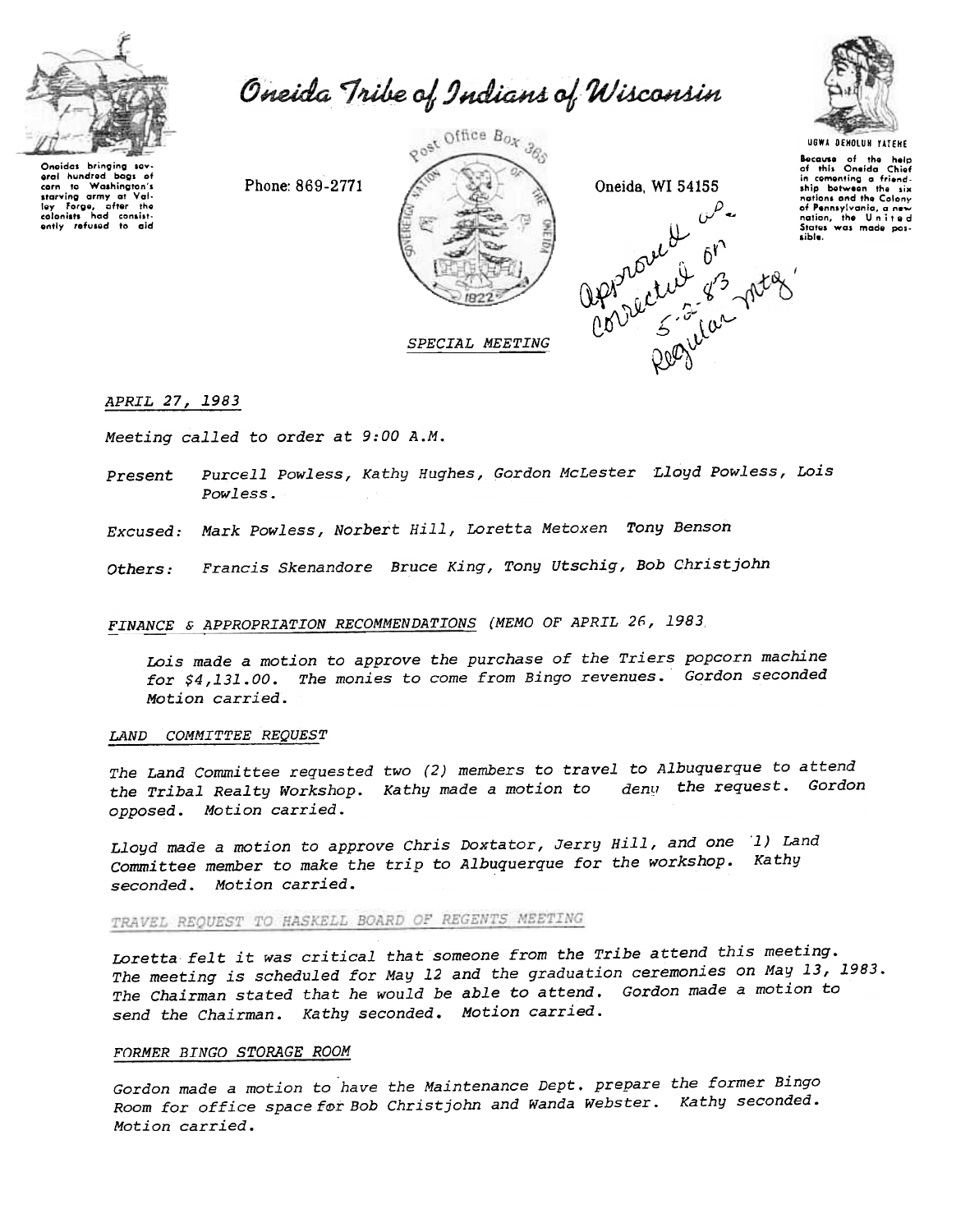Oneida Tribe of Indians of Wisconsin  $Special$  Meeting<sup>21</sup>: April 27, 1983 Page 2 **Page 2** *Page 2* 

## AIRFARE REFUND - REPUBLIC AIRLINES

Mary Ellen Hayes & Joanne Thundercloud received a voucher for a free trip when Republic Airlines offered this promtoion in February and March. The voucher must be used before June of 1983. Mary Ellen does not intend on having any program related travel before this deadline, therefore, she would like to know is she could have this voucher returned to her for her personal use and pay the program  $$50.00$  for it's value.

Lloyd moved to approve this request. Kathy seconded. Motion carried

#### SIX NATIONS - FRANCIS SKENANDORE

A packet of material has been prepared on the New York Court case. See attachment to the minutes. (April 27, 1983 Wisconsin Oneida New York Land Claims) Lloyd made a motion to send the information to all Triba1 members concerning the New York Land Claims. Gordon seconded. Motion carried.

## COUNTER OFFER - SACRED HEART CENTER

The Green Bay Catholic Diocese offered the Sacred Heart Center improvements located at Oneida, Wisconsin to the Oneida Tribe of Indians of Wisconsin for a price of One Million Three Hundred Fifty Thousand Dollars (\$1,350,000.00)

The Oneida Tribe of Indians of Wisconsin propose the following counter-offer

Total price of Eight Hundred Thousand \$800,000.00) dollars for the Sacred Heart Center improvements.

- <sup>2</sup> Down payment of Two Hundred Thousand dollars. \$200,000.00)
- 3 Balance of Six Hundred Thousand Dollars \$600,000.00) to be paid in equa installments over five (5) years.
- 4. Joint use of the facility during the five (5) years transition period.
- 5 Shared cost of maintenance during the five 5 year transition period

Lloyd made a motion to authorize Francis to make a counter-offer listing the above points. Lois seconded. Motion carried.

#### AUGUST WINTER & SON

August Winter & Son originally demanded approximately \$1,700.00 from the Tribe for Sales Tax the State of Wisconsin held Winter &; Sons liable for because the materials used on the Project were not delivered to the porject site, but delivered to Winter's place and then brought to the site. We have in the past held the position that no payment to Winter & Sons should be made for the following reasons:

- August winter & Sons were directed to have all materials delivered to the Nursing Home Site to avoid state sales tax.
- 2. August Winter & Sons had the materials delivered to their premise and then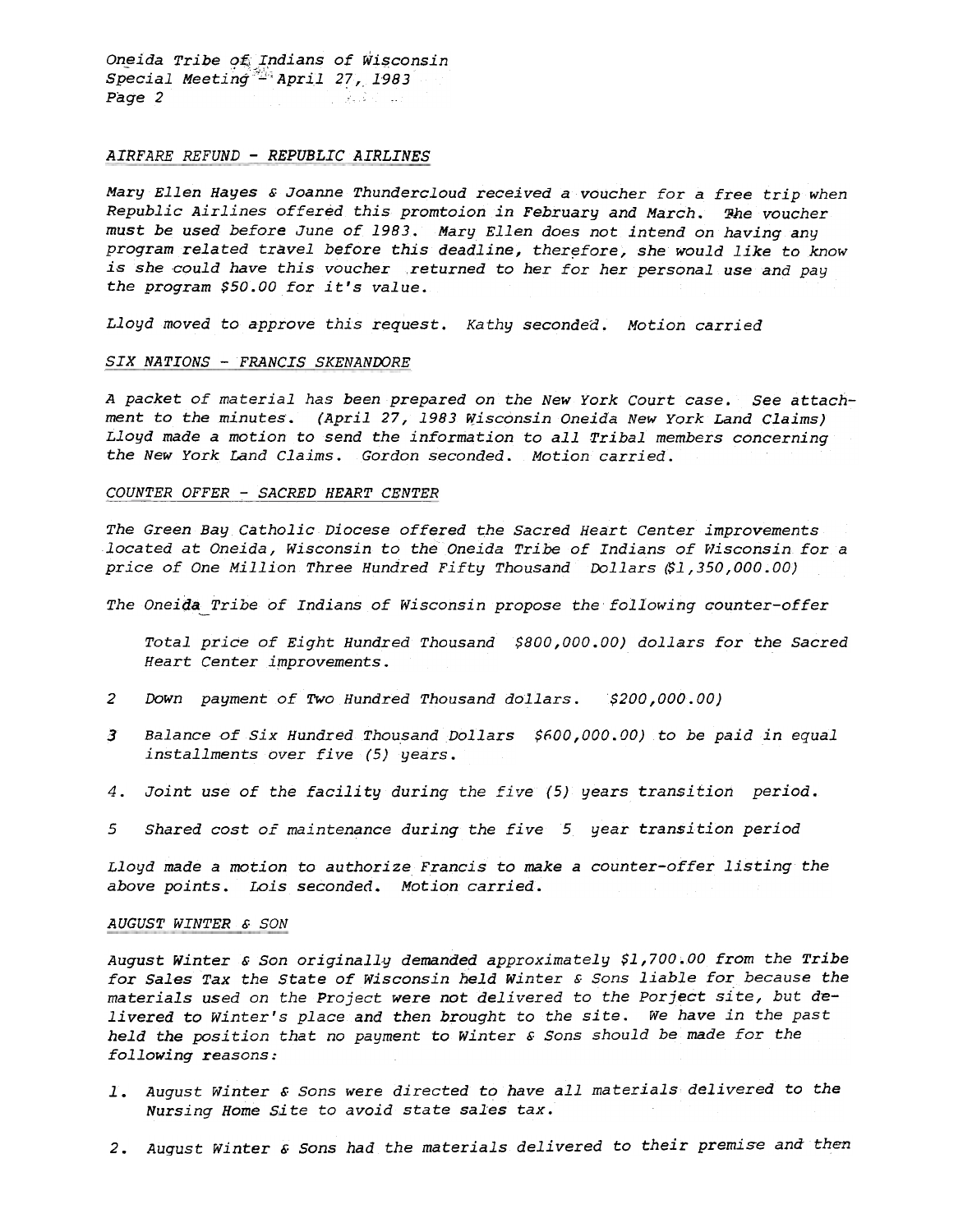Oneida Tribe of Indians of Wisconsin Special Meeting - April 27, 1983<br>Page <sup>3</sup>

delivered and incorporated into the construction of the Nursing Home

- 3. The Oneida Tribe should not be liable for the negligence of August Winter  $\delta$ Sons in this matter.
- 4. The Oneida Tribe is not responsible nor liable for the payment of state sales taxes.

Francis recommended to offer minimum amount to Winter & Sons only upon the condition that Winter & Sons withdraw their claim and have it dismissed with predjudice. Gordon moved to approve the recommendation and that the offer not exceed \$400.00. Kathy seconded. Lois opposed. Motion carried.

## RAILROAD CLAIM UPDATE

The 25 U.S.C. sec. 177 is controlling in the Oneida railroad case. The Green Bay, Winona and St. Paul Railroad Company, and the Green Bay & Western Company were required under section 177 to acquire a right-of-way "by treaty or convention entered into pursuant to the Constitution". Failing to comply with section 177 puts the Green Bay & Western in the status of a trespassor, and therefore, the Oneida Tribe of Indians of Wisconsin have a right to quiet title and to sue for trespass damages.

We shall continue to research and put together a case on the Green Bay & Western Railroad claim for submission to the Bureau of Indian Affairs to be an addition to the list published by the Secretary of the Interior to meet the criteria spelled out for an additional claim as follows:

- 1. A statement identifying the nature of the claim.
- 2. The date when the right of action accrued.

The names of potential plaintiffs and defendants, if known

4 Any other information needed to identify and evaluate the claim.

Lloyd made a motion to direct Francis to hire a consultant to work on the 2415 Claims. Kathy seconded. Motion carried.

Lois made a motion to have Vera wilson work with the consultant under Francis Skenandore's direction on the 2415 claims. Lloyd seconded. Motion carried.

#### MAINTENANCE DISCUSSION

Bob Christ john gave the Business Committee the draft for review. Bob will get more data and will schedule another meeting with the Business Committee.

12:00 Gordon made a motion to recess. Lois seconded. Motion carried

1:30 P.M. Meeting reconvened